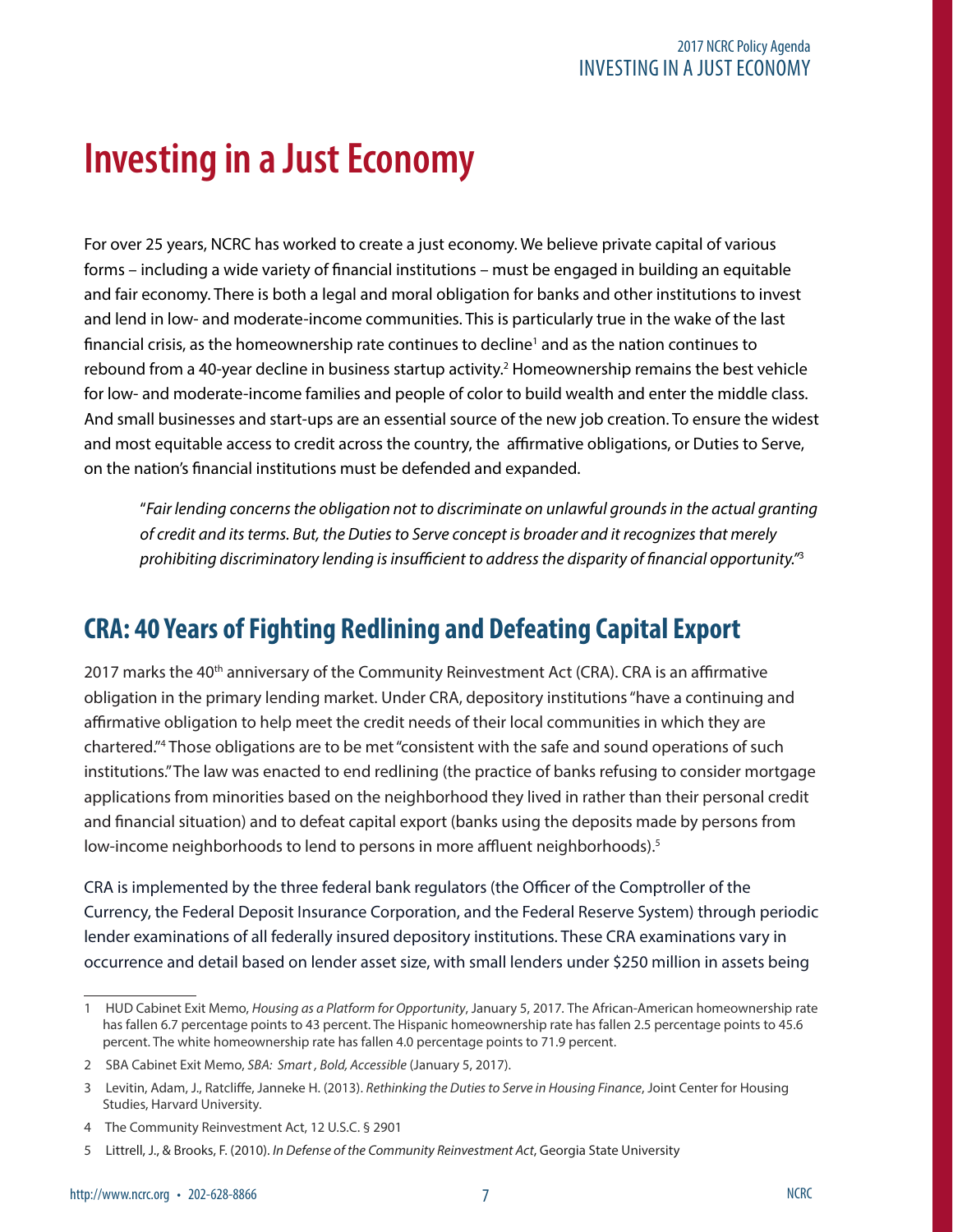### 2017 NCRC Policy Agenda INVESTING IN A JUST ECONOMY

evaluated less frequently (usually once every four or five years) and less thoroughly (one test area instead of the three applied to large banks). Upon completion of the examination, regulators award banks ratings based on their compliance with the CRA. Regulators can then use a poor rating to deny lender applications for such things as opening a new office or acquiring another bank.

In 1989, during the congressional debate to make a bank's CRA rating public, former U.S. Representative Bob Walker (R-PA) repudiated redlining as "an abominable practice" and defended the law as "about opportunity and access."<sup>6</sup> Rep. Walker's defense of CRA continues to ring true today. Redlining is not an issue of the past. The Consumer Financial Protection Bureau (CFPB) alone has brought nearly \$40 million dollars in enforcement actions against institutions for redlining in the past two years.<sup>7</sup>

Together with anti-discrimination, consumer protection, and disclosure laws, CRA remains a key element of the regulatory framework for the nation's banks, encouraging the provision of mortgage loans, small business loans, investments and other financial services in their local communities and for low- and moderate-income neighborhoods. According to date from the Federal Financial Institutions Examination Council (FFIEC), since 1996, CRA-covered banks issued approximately 24 million small business loans in low- and moderate-income census tracts, totaling more than \$973 billion (see Figure 1), and made more than 577,000 community development loans worth \$883 billion (see Figure 2).<sup>8</sup> Community development loans support affordable housing and economic development projects benefiting low- and moderate-income communities.



#### **Dollar Amount of Small Business Loans in Low- and Moderate-Income Tracts (in Billions)**

FIGURE 1: NCRC Analysis of FFIEC data (not adjusted for inflation)

<sup>6 135</sup> Cong. Rec. S6681-S6775 (daily ed. June 15, 1989) (statement of U.S. Representative Bob Walker).

<sup>7</sup> Enforcement Actions [Redlining]. Retrieved from https://www.consumerfinance.gov/policy-compliance/enforcement/ actions/?form-id=0&filter0\_title=&filter0\_topics=redlining&filter0\_from\_date=&filter0\_to\_date=

<sup>8</sup> Ibid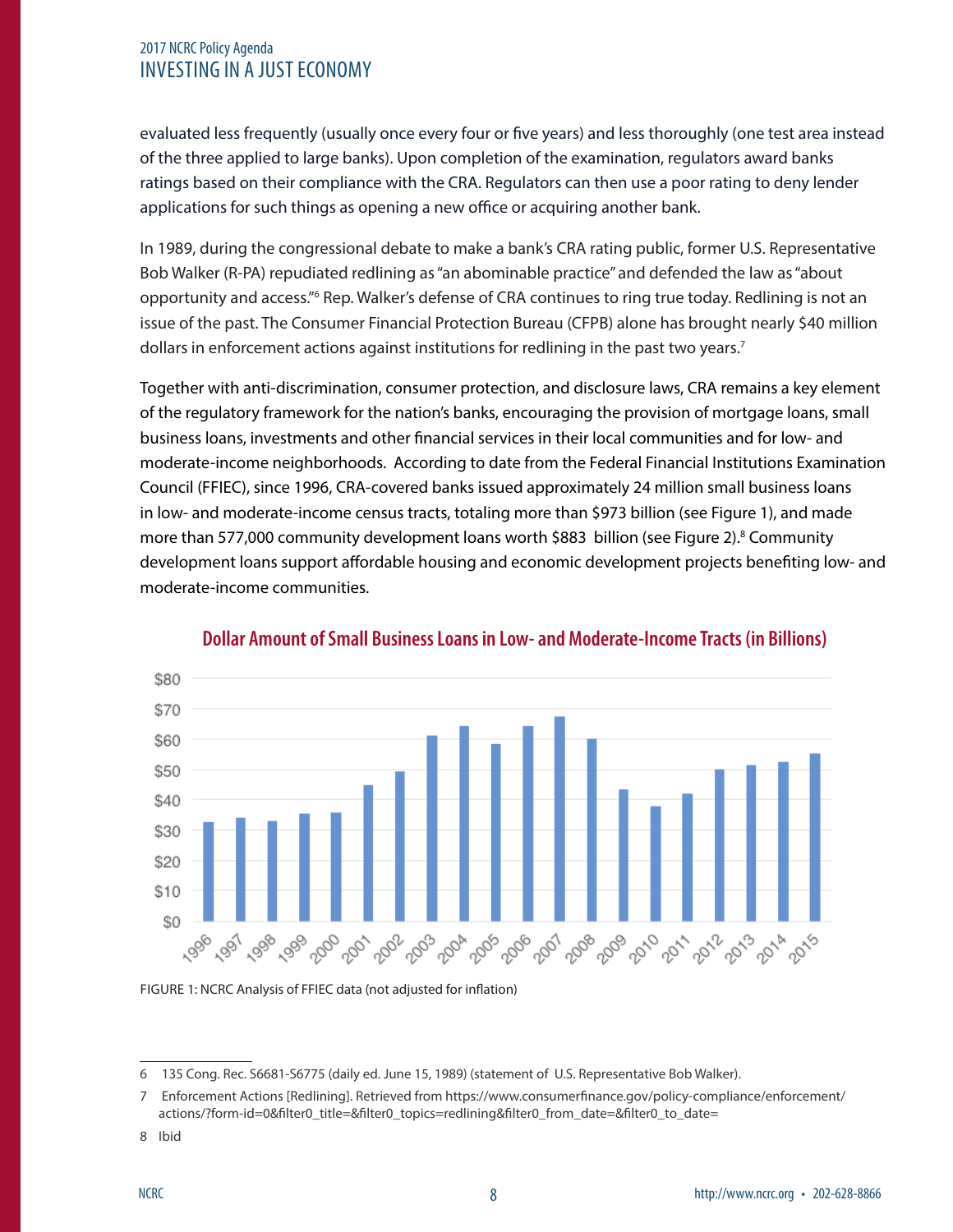#### 2017 NCRC Policy Agenda INVESTING IN A JUST ECONOMY



### **CRA Community Development Loans**

Dollar Amount in \$000s

FIGURE 2: NCRC Analysis of FFIEC data (not adjusted for inflation)

Depository institutions are compelled to meet their affirmative obligation under CRA in exchange for taxpayer support, such as bank charter status and federal deposit insurance.<sup>9</sup> As the financial marketplace evolves, however, it is critical that the playing field be level for all financial institutions. Financial technology companies (fintech) and other nonbanks have continued to gain significant market share since the financial crisis, doing more and more mortgage and small business lending. These institutions also have a responsibility "to provide fair access to financial services by helping to meet the credit needs of [their] entire community" and "promot[e] fair treatment of customers including efficiency and better service."10

### **The Affordable Housing Goals**

In the secondary mortgage market, Fannie Mae and Freddie Mac (the Enterprises) also have "an affirmative obligation to facilitate the financing of affordable housing for low- and moderate-income families…while maintaining a strong financial condition and a reasonable economic return."11 The Enterprises also have annual affordable housing goals, which require the Enterprises to purchase a set percentage of mortgages to finance single family and multifamily housing for low- and moderateincome borrowers.12

<sup>9</sup> Rosengren, E., Yellen, J., Olson, J., Chakrabarti, P., Essene, R., & Kroszner, R. (2009). Revisiting the CRA: Perspectives on the Future of the Community Reinvestment Act (Rep.). Retrieved from http://www.frbsf.org/community-development/files/ revisiting\_cra.pdf

<sup>10</sup> Office of the Comptroller of the Currency, Exploring Special Purpose National Bank Charters for Fintech Companies (December (citing bank regulatory policy at: 12 CFR 5.20(f)(1)(ii) and (iv))

<sup>11 12</sup> U.S.C 4501(7).

<sup>12 12</sup> U.S.C. 4562 and 4563.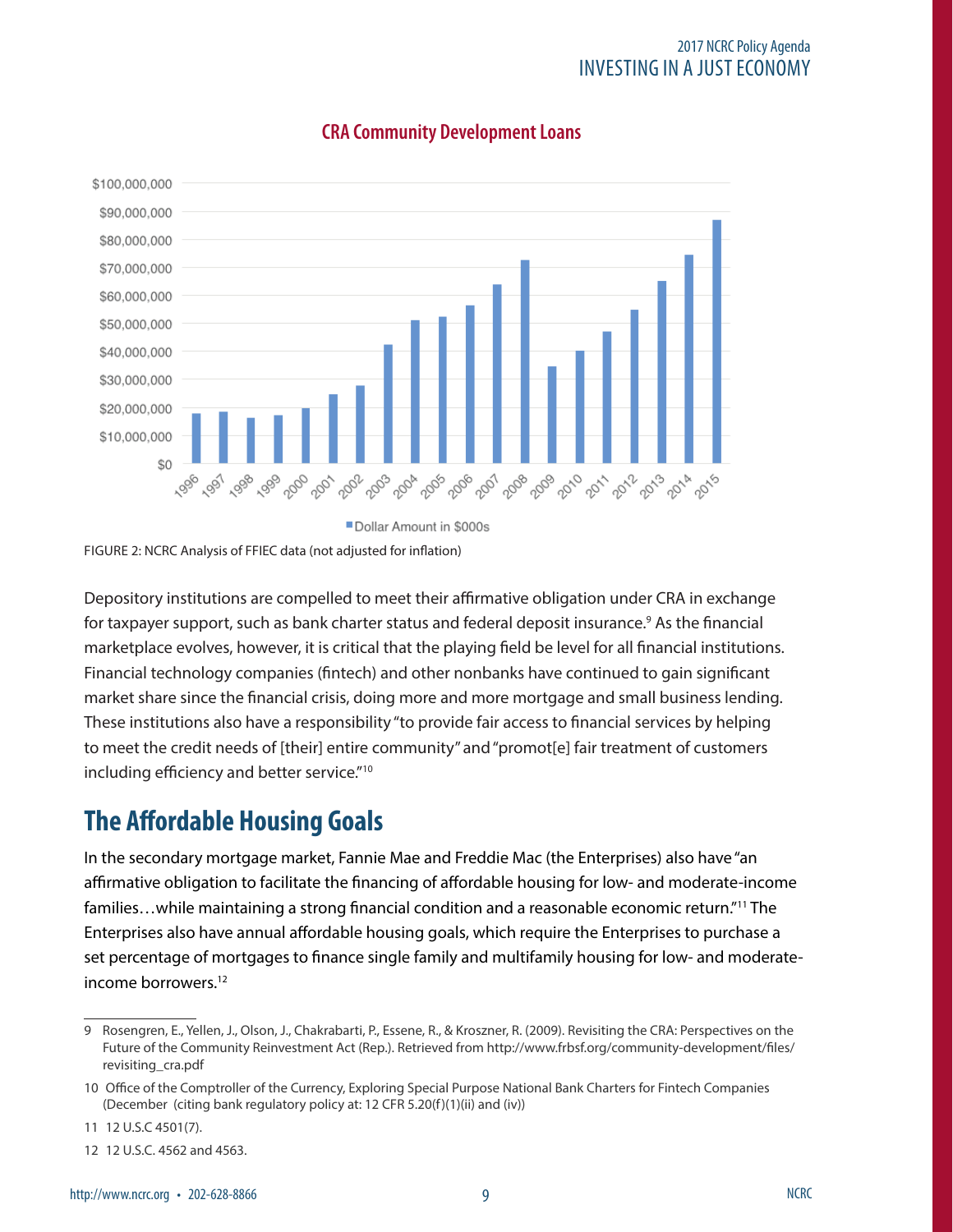### 2017 NCRC Policy Agenda INVESTING IN A JUST ECONOMY

For decades, the Enterprises have provided leadership in developing loan products and flexible underwriting guidelines and have taken other steps to increase the flow of responsible mortgage credit to low- and moderate-income borrowers and communities. For example, the willingness of the Enterprises to purchase three-percent down payment mortgage loans from financial institutions in the primary market over the years has provided homeownership opportunities to millions of working families across the country.

### **The Duty to Serve Rule, Housing Trust Fund and Capital Magnet Fund**

Fannie Mae and Freddie Mac also have other responsibilities as a result of the law's affirmative obligations on the Enterprises to facilitate affordable housing. In 2016, the Federal Housing Finance Agency (FHFA) finalized a rule requiring the Enterprises to encourage mortgage financing in three underserved markets: manufactured housing, affordable housing preservation and rural housing.13 Both Enterprises are expected to develop mortgage products, purchase mortgage loans, do outreach and/or make investments in these three markets. The Enterprises also dedicate a portion of their revenues to the Housing Trust Fund (HTF) and the Capital Magnet Fund (CMF). The HTF and CMF provide grants to states and state housing agencies and competitive grants to Community Development Financial Institutions and nonprofit housing organizations to increase affordable housing for low-income families and areas.

### **The Challenge Post-Crisis and in the Current Political Climate**

NCRC and consumer advocates are facing enormous challenges in ensuring that low- and moderateincome borrowers and underserved communities have access to affordable and sustainable credit and that homeownership remains accessible.

In response to the financial crisis of 2007-2009, many traditional banks have restricted credit to small businesses and homebuyers. Homebuyers, consumers and businesses, for example, have trouble accessing safe and sustainable small dollar loans. Credit score standards remain extraordinarily high by historical standards, placing homeownership out of reach for many potential buyers. Challenges with access to credit also help explain a 40-year decline in business start-up activity.

In addition, critical trends in the financial marketplace have escalated in the primary lending market. The rising market share of fintech, including online lending platforms, as well as other nonbanks, have meant that there is a rising segment of the primary market that have no affirmative obligations – no duty to serve low- and moderate-income borrowers in the way that CRA requires of banks. They also have varying levels of legal and regulatory requirements that create competitive advantages in the financial marketplace.

<sup>13</sup> Federal Housing Finance Agency. (2016, December 13). FHFA Issues Final Rule on Fannie Mae and Freddie Mac Duty to Serve Underserved Markets [Press release]. Retrieved from https://www.fhfa.gov/PolicyProgramsResearch/PROGRAMS/ Pages/Duty-to-Serve.aspx